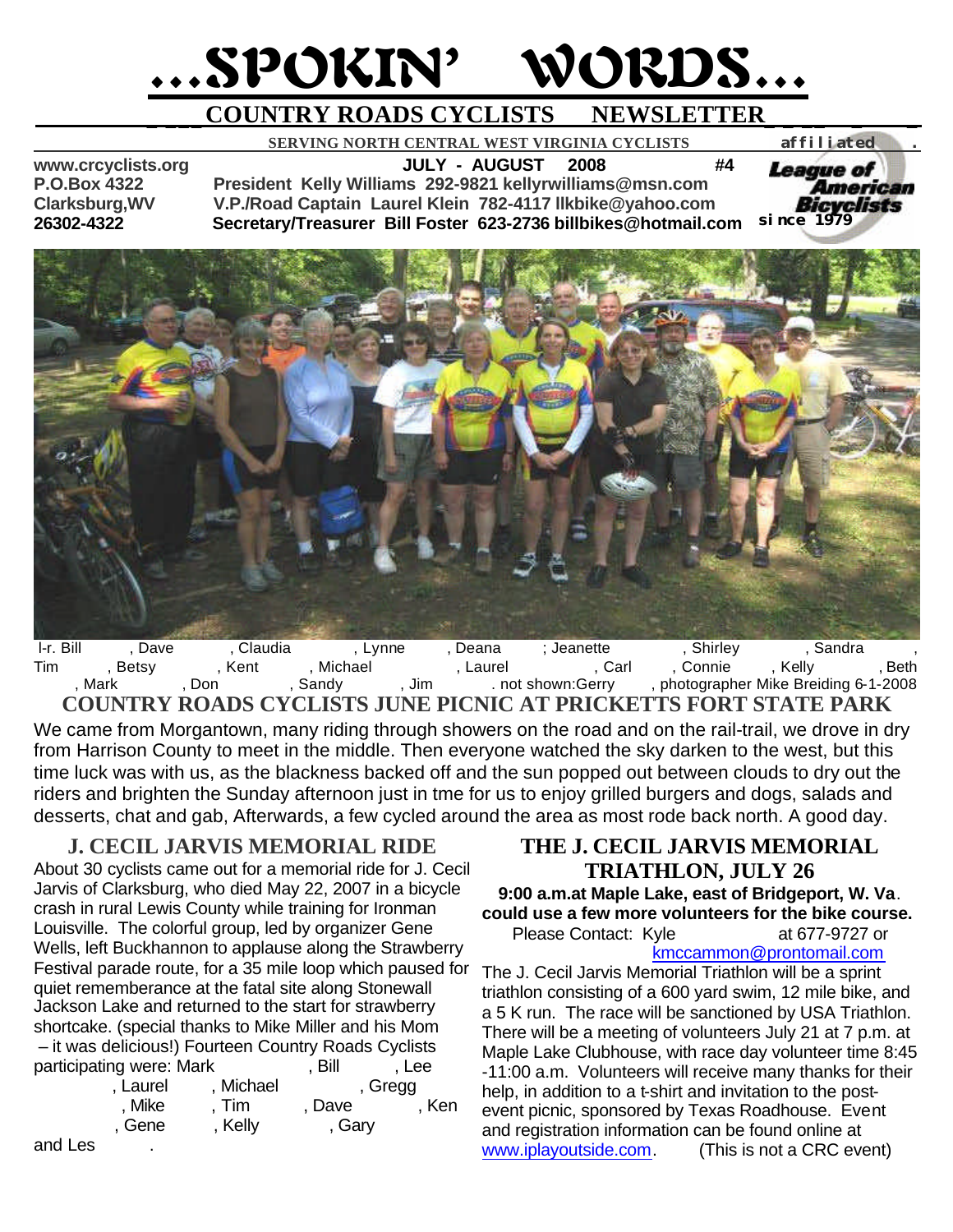## Cyclist says love for sport started in state

Wednesday July 2, 2008 by Jacob Messer (Charleston) Daily Mail sportswriter with permission

CHARLESTON, W.Va. -- Thirteen years ago, it would have been pretty easy for Rebecca and Carl Frischkorn to track down their son in the evening hours. When their day was done at John Adams Middle School, Will Frischkorn and his friends usually headed home long enough for a change of clothes and a bite to eat. Then they hopped on their mountain bikes and headed toward Kanawha State Forest to take on one of its nine trails. "That's really where I caught the bug," Frischkorn, a professional road racing cyclist, said of his passion for pedaling. "That's what brought me into the sport. Everything began in West Virginia. That's for sure.

"I have some amazing memories of riding a mountain bike in Kanawha State Forest. I just remember some of the most amazing single tracks I have ever ridden. Beautiful views, amazing terrain, challenging trails, miles and miles of single tracks to explore . . . to have that a couple of miles from where I lived was amazing. It's rare. I didn't realize it at the time," he said, "but, looking back, I was so lucky to be able to take advantage of the amazing resources we have there in West Virginia."

The trails of the Kanawha State Forest, however, have nothing on the stages of the Tour de France, which Frischkorn will tackle during a 23-day stretch this month. The Charleston native is a member of the Garmin-Chipotle team, which is based nationally in Colorado and internationally in Spain. Frischkorn was one of nine Garmin-Chipotle riders chosen to participate in the 3,500-kilometer race, which begins Saturday and ends July 27. The others are Magnus Backstedt, Julian Dean, Ryder Hesjedal, Trent Lowe, Martijn Maaskant, David Millar, Danny Pate and Christian Vande Velde.

He found out June 24. "I was enjoying a day off, which is rare in cycling," said Frischkorn, who is one of only four Americans riding in the race this year. "I was hanging out at the beach with a couple of my teammates when I got a phone call. I was pretty excited. I have been on our long list for the whole season. But it was tough. There were four of us going for that last spot out of nine. I was fairly confident, but you never know what the directors are thinking. Fortunately, things went in my direction. This is definitely a dream come true," said Frischkorn, who believes he is the first West Virginian to participate in cycling's most prestigious road race. "To have this opportunity is huge."

His selection didn't surprise his mother. "Will's great gift is focus," she said. "From the time he was a tiny child, he had an uncanny ability to focus on his goals. It has taken a great deal of focus and commitment to get where he is today. It is wonderful to see him achieve a goal that has meant a lot to him for a long time."



Charleston native Will Frischkorn, second from front

Frischkorn and his teammates arrived in France on Tuesday, when they flew to Cholet. "That's the fourth stage," said the well-traveled Frischkorn, who splits time between Colorado (Boulder) and Spain (Girona). "It's a time trial. We'll do a little course recon there. We'll take a good look at it and get to know the course." Frischkorn said the Garmin-Chipotle cyclists planned to drive to Brest today. They will spend the rest of the week enjoying the festivities associated with the annual event. Frischkorn said he will serve as one of his team's "workhorses." "We have a couple or riders we protect," he said. "We have a couple of guys who go for stage wins, and we have a couple of guys who go for overall positioning. We go get water bottles and clothes for them. If someone has a flat tire, we help him get back on and keep him positioned well and near the front. We take care of them and keep them where they need to be. I'll also be hunting for breakaways on the transition stages."

Frischkorn doesn't mind his role, which includes a lot of the dirty work that makes riders like him unsung heroes for their teams. "This is a sport where everybody pays their dues," said Frischkorn, who previously was coached by cycling guru Chris Carmichael. "You put in your time, and the opportunities come. I couldn't be happier to be doing what I'm doing. I'm going to support the team and the lead guys. It's a learning experience. Hopefully, I can take away the experience of doing a three-week race like this and build for the future."

Frischkorn, who rides in 80 to 90 races each year, hopes to become one of Garmin-Chipotle's lead guys some day. "I'm built more for stage wins; I'm not built for overall positioning," he said. "A dream down the road is to win some stages and finish my career with at least one of those under my belt. In cycling, your peak age is your late 20s and early 30s. I'm 27. So, there's still a little ways to go there."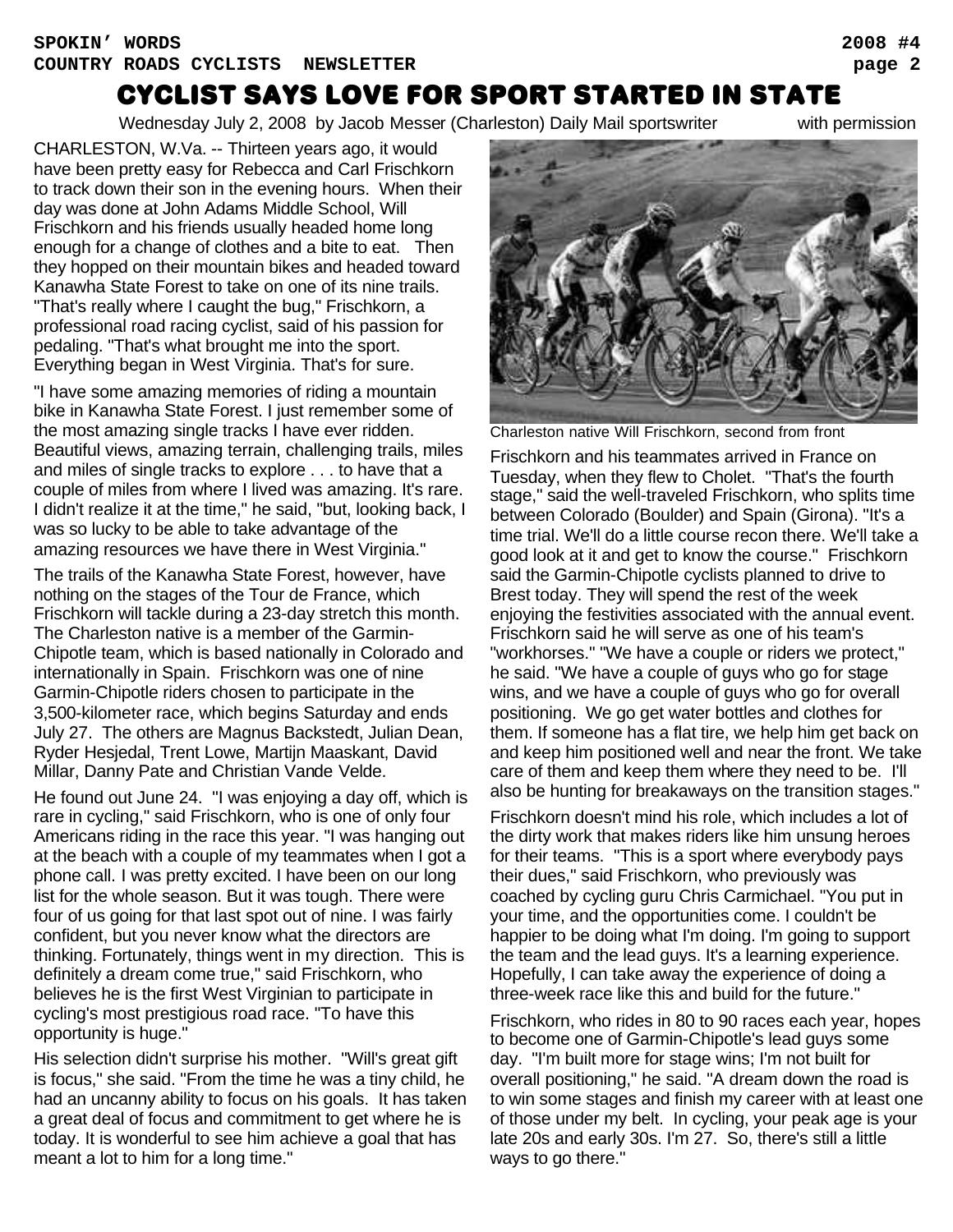#### **SPOKIN' WORDS 2008 #4**

#### **COUNTRY ROADS CYCLISTS NEWSLETTER page 3**

Frischkorn switched from mountain biking to road biking after his parents sent him to boarding school at Milton Academy in Massachusetts, where he spent his freshman and sophomore years. "I used to think road riders were wusses," he said in a previous interview. "I thought mountain biking has got to be harder. Road riders weren't going over bumps or through water. They're not even getting dirty. I found out otherwise."

Frischkorn moved to Colorado Springs the next year to live at the U.S. Olympic Training Center. His family moved from Charleston to Charlottesville, Va., where he spent his senior year. He embarked on his professional career after graduation from high school.

Although far less prestigious than the Tour de France, the Kmart Classic has special meaning to Frischkorn.

 "That was the first road race I watched," he said of the now-defunct, multi-stage race, which seven-time Tour de France champion Lance Armstrong won that year (1993). "I couldn't imagine doing it back then, but a few years later, that was what my life was all about. It all comes back to West Virginia. It's an honor to be representing the state in this race."



Follow Will's race on his diary at www.Velonews.com and his blog at www.willfrischkorn.missingsaddle.com

LATE FLASH ! Will just finished second in stage 3 of the 2008 Tour de France, momentarily standing  $3^{rd}$  overall !

#### WVMBA mid-season standings

Following the WVMBA West Virginia State Championships (event #8) in Davis June 22, here are the leaders and a few familiar names in the mens' overall standings: (see www.wvmba.com) (best six scores, 20 for first) pro/expert 1. Gunnar Shogren 99

- 2. Ben Ortt 95 (5 races, beat Gunner)
- 10. Joey Riddle 49 (4 races)
	-
- 12. Jerimiah Bishop 40 (last 2 races, firsts)
- 20. Morgan Miller 22 (2 races)

expert vet 1. Henry Spreng,Jr.118

2. Gary Rodosta 78 (4 races)

masters 1. Matt Marcus 120 (won all six entered) singlespeed 1. Chris McGill 117

- 
- 2. Aron Yevutta 110
- 5. Marc Glass 80
	-
- 
- 9. Joey Riddle  $36 (3<sup>rd</sup>$  in last two races)
- 12. Robert Loehr  $34 (1<sup>st</sup> at Davis event #8)$

#### WEST VIRGINIA ROAD RACING SERIES

With all but the W.Va. State Championships concluded, here are a few very unofficial totals (best five, 20 points for first, etc.): Men's 1/2/3 is very close between

| 1. Adam Anderson                 | 91 (five events) |
|----------------------------------|------------------|
| 2.Gunnar Shogren                 | 90 (five events) |
| although neither has won a race. |                  |

highschooler Morgan Miller has 28 points for two seventh place finishes against the old men.

Women's Open leaders are,

| 1. Betsy Shogren | 100 (five events) |
|------------------|-------------------|
| 2. Laura Kelley  | 89 (five events)  |
| 3. Staci Joy     | 78 (four events)  |

The W.Va. State Championships will be Sept. 21 at Kasson, Tucker County north of Philippi. for information, see www.iplayoutside.com

### MOUNTAIN ROADS RACING CLUB'S WVU HEALTHCARE CYCLING TEAM

Chris Rassekh announced the new club/team above back in May, with the following members of the racing team: Adam Anderson,Jay Downs,Jeff Guy,William Hauber, David Hubbard,Morgan Miller,Chris Rassekh,Gary Rodosta,Aaron Timperman and two not confirmed at the time. Several of the above have been doing well in the racing scene here. Congratulations to all.

#### WELCOME OUR NEW MEMBERS

We currently have 120 paid members, including 40 individuals and 40 families (x2), with 42 from Monongalia County, 38 from Harrison, 28 from the rest of the state and 12 from other states, who will be getting a current membership list with this newsletter. Others will get the list when they renew or join. Welcome new members: **Susan – Clarksburg, Michael & Deana** Bridgeport, Pat – Morgantown, Michael family – Buckhannon, **Beth** Flemington, **Jill** - Morgantown, and returning: **Nick** family– Morgantown.

#### CRC MEMBER RETIRES

Buckhannon member Les retired at the end of June from William R. Sharpe State Hospital, so he has more free time and he is looking for friends to join him during the week for local biking, hiking and kayaking. He has an extra kayak to share. Contact him

#### anD down THEY GO

Morgantown member Dave managed to line up both his wheels with an unfilled joint between concrete pavement lanes and the results from two instant flat tires were unpleasant. Lake Floyd member Ray also managed a painful cycling fall. Both are recovering. **HEY! Be careful out there! Those are valuable bikes.**

ED Note: I ended up with six extra ride schedules last time, but no one called. Sorry if I didn't send yours.